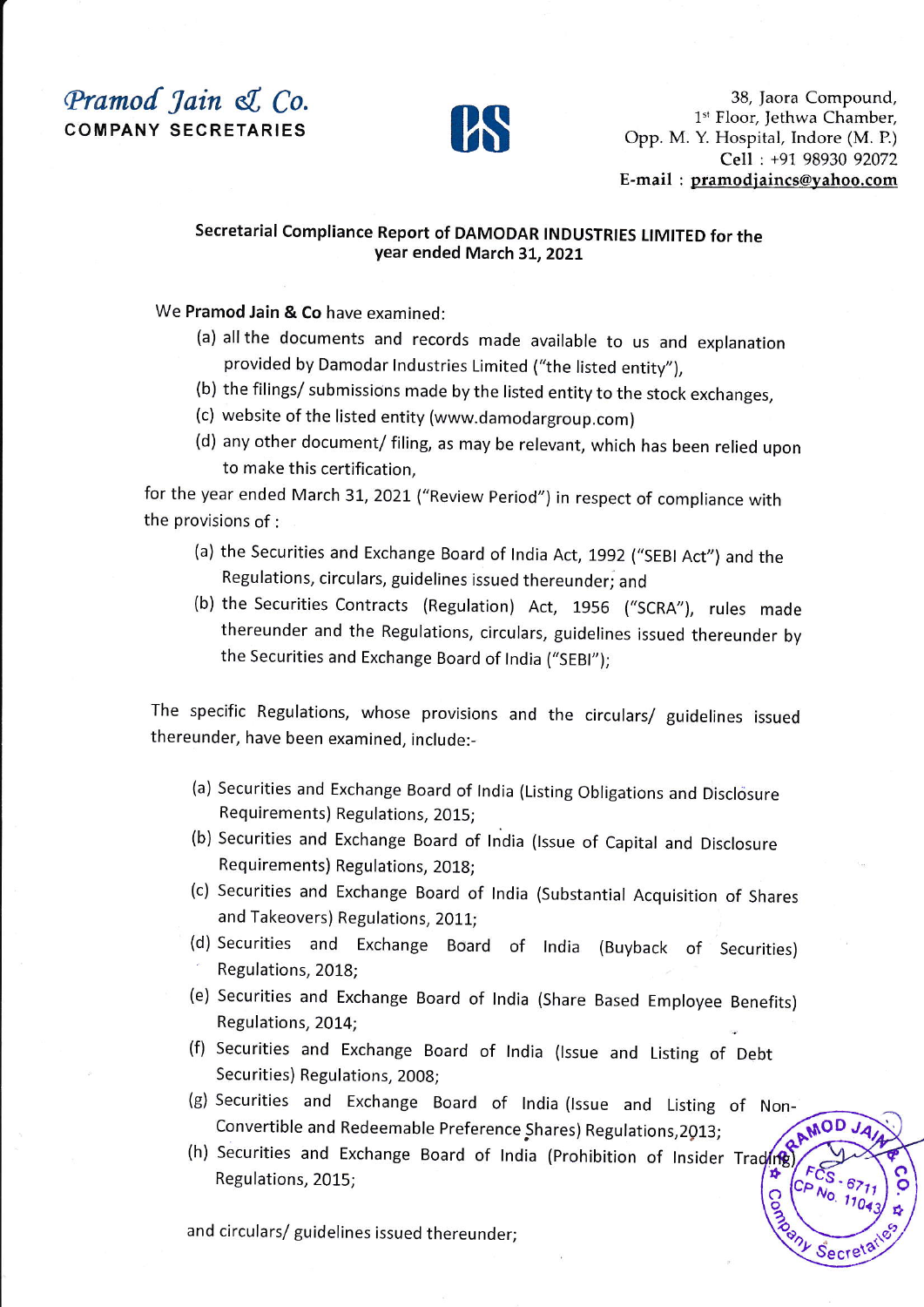and based on the above examination, We hereby report that, during the Review Period:

- (a) The listed entity has complied with the provisions of the above Regulations and circulars/ guidelines issued thereunder, except in respect of matters specified below:-
- . Compliance Requirement (Regulations/ circulars /guidelines including specific clause): As per Schedule XIX - Para (2) of ICDR Regulations and SEBI circular no. SEBI/HO/CFD/DIL2/CIR/P/2019/94 dated 19/08/2019, the Issuer shall make an application to the exchange/s for listing within 20 days from the date of allotment.
- Deviations: The Company has not approached the Exchange for Listing application of 1048376 equity shares issued under preferential issue within 20 working days from the date of allotment of preferential shares.
- r Observations/Remarks of the practicing Company Secretary: The Company has approached the Exchange for listing application of 104g376 equity shares issued under preferential issue after 3 working days from the due date of Listing application. However, The Company has request to BSE Ltd. to wave off the fine and reason cited that delayed due to lock down of covid -19 pandemic situation in the month of April 2020.
- (b) The listed entity has maintained proper records under the provisions of the above Regulations and circulars/ guidelines issued thereunder insofar as it appears from my/our examination of those records.
- (c) The following are the details of actions taken against the listed entity/ its promoters/ directors/ material subsidiaries either by SEBI or by Stock Exchanges (including under the Standard Operating Procedures issued by SEBI through various circulars) under the aforesaid Acts/ Regulations and circulars/ guidelines issued thereunder:
	- . Action taken: The BSE Ltd.
	- Details of violation: The Company has not approached the Exchange for Listing application of 1048376 equity shares issued under preferential issue within 20 working days from the date of allotment of preferential shares.
	- Details of action taken E.g. fines, warning letter, debarment, etc.: BSE Ltd. has imposed a fine for a said violation.
	- Observations/ remarks of the Practicing Company Secretary, if any.: The Company duly paid fine as imposed by BSE.
- The listed entity has taken the following actions to comply with the (d)observations made in previous reports:
	- Observations of the Practicing Company Secretary in the previous reports. NA  $A$ OD JA $n$

 $FCS - 6711$ CP No. 1194

any Sec

Observations made in the secretarial compliance report for the year ended  $\hat{\mathcal{E}}$ March 31, 2020. None